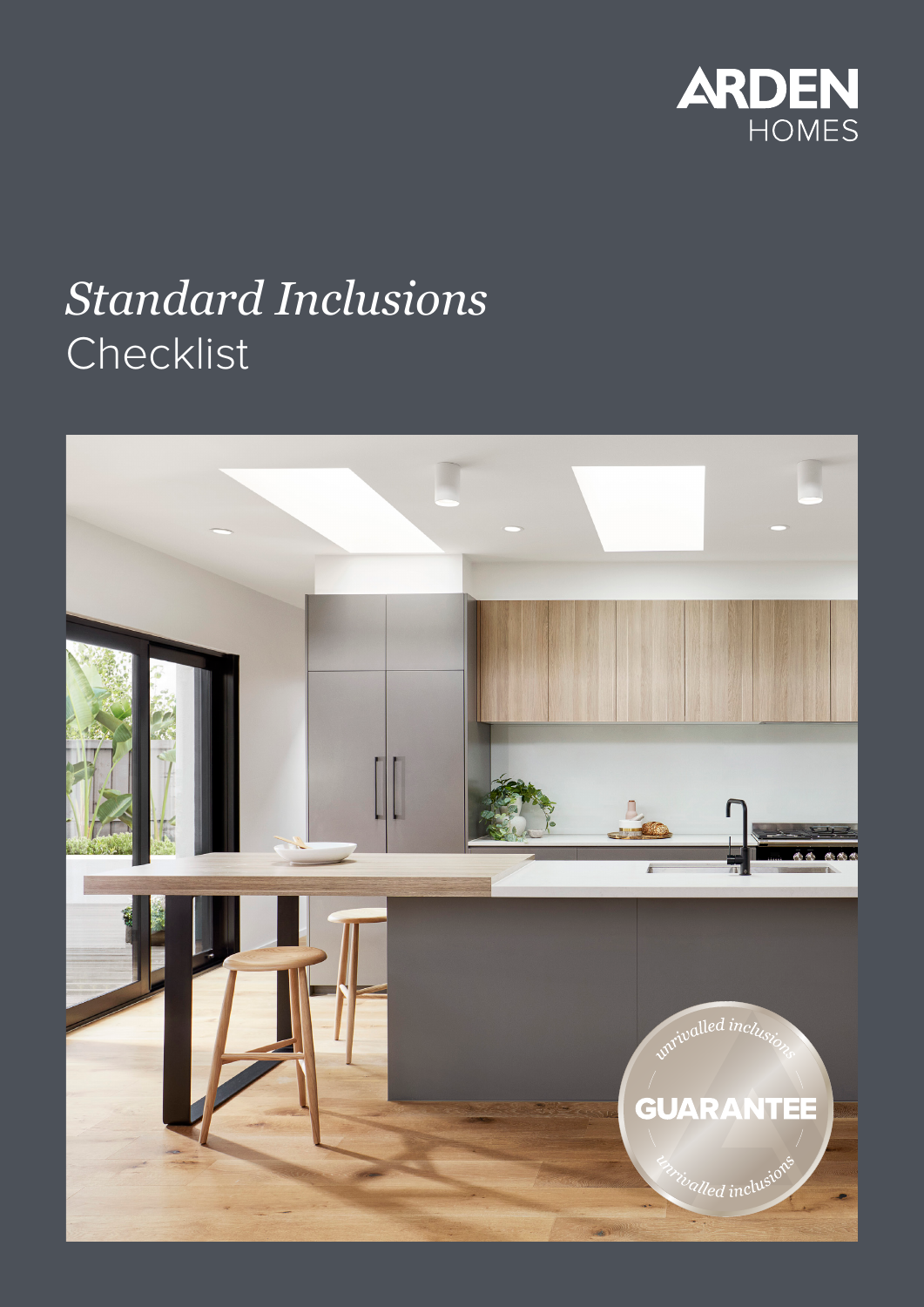| <b>STANDARD INCLUSIONS</b>                                                                                                                                                                                                                                                                                                                                                                                                                                                          | <b>LUMINA</b>             | <b>ASPIRE</b> | <b>Builder 2</b> | <b>Builder 3</b> | <b>Builder 4</b> |
|-------------------------------------------------------------------------------------------------------------------------------------------------------------------------------------------------------------------------------------------------------------------------------------------------------------------------------------------------------------------------------------------------------------------------------------------------------------------------------------|---------------------------|---------------|------------------|------------------|------------------|
| Appliances                                                                                                                                                                                                                                                                                                                                                                                                                                                                          |                           |               |                  |                  |                  |
| Fisher & Paykel integrated French door refrigerator freezer                                                                                                                                                                                                                                                                                                                                                                                                                         | $\pmb{\times}$            | $\checkmark$  |                  |                  |                  |
| Fisher & Paykel 900mm built-in underbench oven                                                                                                                                                                                                                                                                                                                                                                                                                                      | $\boldsymbol{\mathsf{x}}$ | $\checkmark$  |                  |                  |                  |
| Fisher & Paykel 900mm induction cooktop                                                                                                                                                                                                                                                                                                                                                                                                                                             | $\pmb{\times}$            | $\checkmark$  |                  |                  |                  |
| Fisher & Paykel 900mm built-in integrated rangehood                                                                                                                                                                                                                                                                                                                                                                                                                                 |                           | $\checkmark$  |                  |                  |                  |
| Fisher & Paykel 900mm wide wall chimney pyramid rangehood                                                                                                                                                                                                                                                                                                                                                                                                                           | $\boldsymbol{\mathsf{x}}$ | $\checkmark$  |                  |                  |                  |
| Fisher & Paykel integrated dishwasher                                                                                                                                                                                                                                                                                                                                                                                                                                               | $\overline{\mathsf{x}}$   | $\checkmark$  |                  |                  |                  |
| Choice of appliance packs<br>. Top of the range Haier 600mm double oven to wall oven tower<br>• Top of the range Haier 900mm induction cooktop<br>· Fisher & Paykel 900mm built-in integrated rangehood<br>• Haier 600mm black dishwasher with 15 place settings<br><b>OR</b><br>• Top of the range Haier 900mm underbench oven<br>• Top of the range Haier 900mm induction cooktop<br>• Haier 900mm wide canopy rangehood<br>• Haier 600mm black dishwasher with 15 place settings |                           | $\mathsf{x}$  |                  |                  |                  |

| 40mm Caesarstone edge to island benchtop with<br>waterfall end panels                  |  |
|----------------------------------------------------------------------------------------|--|
| 20mm Caesarstone benchtops to kitchen                                                  |  |
| Feature laminate servery bench                                                         |  |
| Walk-in pantry with four melamine shelves                                              |  |
| Tiled splashback                                                                       |  |
| Four pot drawers, overhead cupboards and Polytec matt<br>laminate finish base cabinets |  |
| Overhead cupboards and Polytec matt laminate finish<br>base cabinets                   |  |
| Soft close drawer runners and hinges                                                   |  |
|                                                                                        |  |

|                         | MINA ASPIRE    | Builder 2 Builder 3 Builder 4 |  |
|-------------------------|----------------|-------------------------------|--|
|                         |                |                               |  |
| $\pmb{\times}$          |                |                               |  |
| $\pmb{\times}$          |                |                               |  |
| $\overline{\mathsf{x}}$ | $\checkmark$   |                               |  |
|                         | $\checkmark$   |                               |  |
| $\pmb{\times}$          |                |                               |  |
| $\bar{\mathsf{x}}$      |                |                               |  |
|                         | $\pmb{\times}$ |                               |  |

| X |                           |  |  |
|---|---------------------------|--|--|
|   | $\boldsymbol{\mathsf{x}}$ |  |  |
| X |                           |  |  |
|   |                           |  |  |

| $\overline{\mathsf{x}}$ |              |  |  |
|-------------------------|--------------|--|--|
|                         | $\checkmark$ |  |  |
| $\overline{\mathsf{x}}$ | $\checkmark$ |  |  |
|                         | $\checkmark$ |  |  |
|                         | $\sqrt{}$    |  |  |
| $\overline{\mathsf{x}}$ |              |  |  |
|                         |              |  |  |
|                         | $\checkmark$ |  |  |
|                         |              |  |  |

#### *Sinks and tapware*

Franke double bowl undermount sink Franke double bowl top-mount sink with drainer Selection of chrome and matt black Phoenix sink mixers Selection of chrome Phoenix sink mixers

#### *Fixtures and Finishes*

We believe in absolute transparency, so we've developed this Inclusions Checklist to allow you to easily compare our inclusions against any other builders you might be considering. It's important that you have total peace of mind that you're getting the best value possible.

### We'll give you \$10,000 CASH BACK\* if you find better value inclusions elsewhere!

Choice of designer handles throughout to cabinets

### *Our guarantee Kitchen*

# UNRIVALLED INCLUSIONS

When deciding on your new home, you should have every confidence that the inclusions your builder is offering are the very best available.

At Arden Homes, not only do we believe that our standard inclusions are the best - we guarantee it. Every one of our homes comes complete with Caesarstone benchtops to the kitchen, energy saving solar panels, double glazing, LED downlights and a COLORBOND steel roof as standard. In fact, if you can find better value inclusions elsewhere, **we'll give you \$10,000\* towards your Arden home.**

*Step up to unrivalled inclusions with Arden Homes.*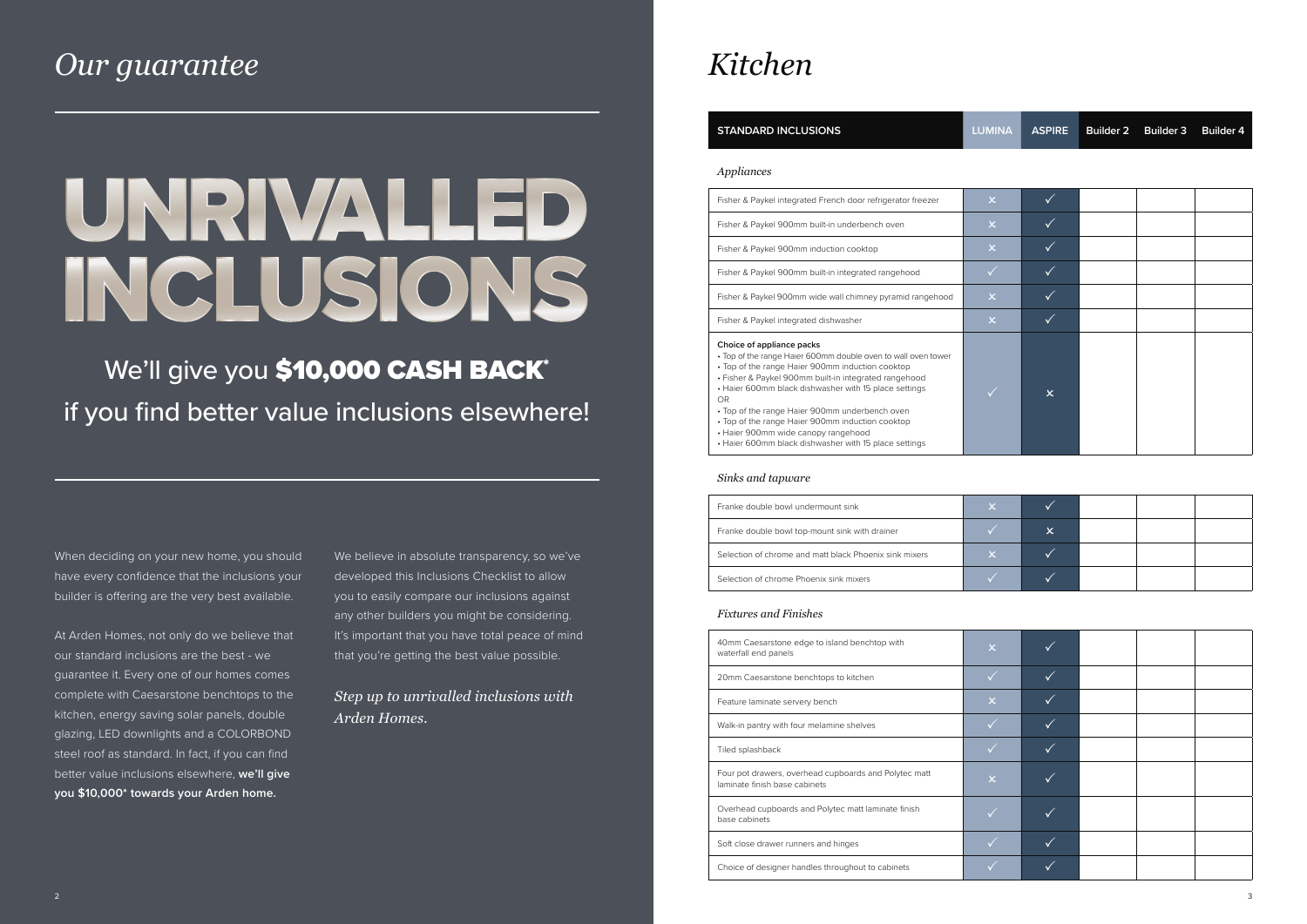| <b>STANDARD INCLUSIONS</b>                                                                             | <b>LUMINA</b> | <b>ASPIRE</b> | <b>Builder 2</b> | <b>Builder 3</b> | <b>Builder 4</b> |
|--------------------------------------------------------------------------------------------------------|---------------|---------------|------------------|------------------|------------------|
| Flooring                                                                                               |               |               |                  |                  |                  |
| Selection of ceramic or porcelain floor tiles to entry, kitchen,<br>pantry, living zones and wet areas |               |               |                  |                  |                  |
| OR timber-look laminate to entry, kitchen, pantry and<br>living areas                                  |               |               |                  |                  |                  |
| Selection of quality carpet options to the remainder of the home                                       |               |               |                  |                  |                  |

#### *Electrical*

| 20 downlights to single storey homes and 24 downlights to<br>double storey homes (as per clients nominated locations) |  |  |  |
|-----------------------------------------------------------------------------------------------------------------------|--|--|--|
| Iconic series switches and outlets to all internal points                                                             |  |  |  |
| Double power points throughout with single power point for<br>fridge, dishwasher and remote-control garage            |  |  |  |
| Para flood light located outside laundry door                                                                         |  |  |  |
| Weatherproof external double power point                                                                              |  |  |  |
| Smoke detectors with interconnecting circuit at specific<br>nominated locations                                       |  |  |  |

### **STANDARD INCLUSIONS** *Internal doors and handles* 2340mm high doors to master suite and 2040mm doors to  $\begin{array}{ccc} \begin{array}{ccc} \bullet \end{array} & \begin{array}{ccc} \bullet \end{array} & \begin{array}{ccc} \bullet \end{array} & \begin{array}{ccc} \bullet \end{array} & \begin{array}{ccc} \bullet \end{array} & \begin{array}{ccc} \bullet \end{array} & \begin{array}{ccc} \bullet \end{array} & \begin{array}{ccc} \bullet \end{array} & \begin{array}{ccc} \bullet \end{array} & \begin{array}{ccc} \bullet \end{array} & \begin{array}{ccc} \bullet$ 2340mm high internal doors to ground floor and 2040mm high doors to first floor of double storey homes Selection of Gainsborough handles to internal doors and cylinder knobs to robe doors

| Solid timber hardwood closed treads and risers, stained<br>hardwood stringer, stained hardwood profile handrail and<br>stained hardwood square newel posts with round stainless<br>steel or matt black aluminium balusters          | $\overline{\mathsf{x}}$ |  |
|-------------------------------------------------------------------------------------------------------------------------------------------------------------------------------------------------------------------------------------|-------------------------|--|
| Selection of carpet from Arden collection to MDF closed tread<br>and risers, painted stringer, painted pine profile handrail and<br>painted pine square newel posts with round stainless steel or<br>matt black aluminium balusters |                         |  |
| 1100mm high plaster lined dwarf wall to perimeter of first floor<br>stair void                                                                                                                                                      |                         |  |

### *Ceilings and fixtures*

| 2590mm ceiling height to single storey homes and<br>ground floor to double storey homes    |  |  |  |
|--------------------------------------------------------------------------------------------|--|--|--|
| 2440mm ceiling height to first floor of double storey homes                                |  |  |  |
| 75mm cove cornices and 67x12mm double pencil round<br>skirting boards and door architraves |  |  |  |

#### *Paint*

| Dulux three coat paint system to all internal walls<br>and two coats to ceiling |  |  |  |  |  |
|---------------------------------------------------------------------------------|--|--|--|--|--|
|---------------------------------------------------------------------------------|--|--|--|--|--|

### *Staircases*

| $\boldsymbol{\mathsf{x}}$ |                       |  |  |
|---------------------------|-----------------------|--|--|
|                           | $\mathsf{\mathsf{x}}$ |  |  |
|                           |                       |  |  |

|                         | $\checkmark$            |  |  |
|-------------------------|-------------------------|--|--|
| $\overline{\mathsf{x}}$ | $\overline{\checkmark}$ |  |  |
|                         | $\checkmark$            |  |  |
| $\overline{\mathsf{x}}$ | $\checkmark$            |  |  |
|                         | $\pmb{\times}$          |  |  |
| $\overline{\mathsf{x}}$ | $\checkmark$            |  |  |
|                         | $\pmb{\times}$          |  |  |
|                         |                         |  |  |
|                         |                         |  |  |

### *Energy, Heating & Cooling*

| 100% carbon offset home                                                                               |             |   |
|-------------------------------------------------------------------------------------------------------|-------------|---|
| Fully electrified home                                                                                |             |   |
| 6-star energy rating with standard plan on any orientation                                            |             |   |
| Haier ducted reverse cycle air-conditioning system<br>with 2 zones to all living areas and bedrooms   |             |   |
| Brivis ducted heating to all living areas and bedrooms<br>with programmable thermostat                |             | x |
| Rinnai integrated heat pump hot water service                                                         | $\mathbf x$ |   |
| Rinnai gas boosted continuous gas hot water service                                                   |             | x |
| Quality wall batts between common wall of house and<br>garage and all external walls excluding garage |             |   |
| Quality batts to ceiling space excluding garage                                                       |             |   |

| <b>ANIN</b>             | <b>ASPIRE</b> | Builder 2 Builder 3 Builder 4 |  |
|-------------------------|---------------|-------------------------------|--|
|                         |               |                               |  |
| $\overline{\mathsf{x}}$ |               |                               |  |
| $\overline{\mathsf{x}}$ |               |                               |  |
|                         |               |                               |  |

# *Living*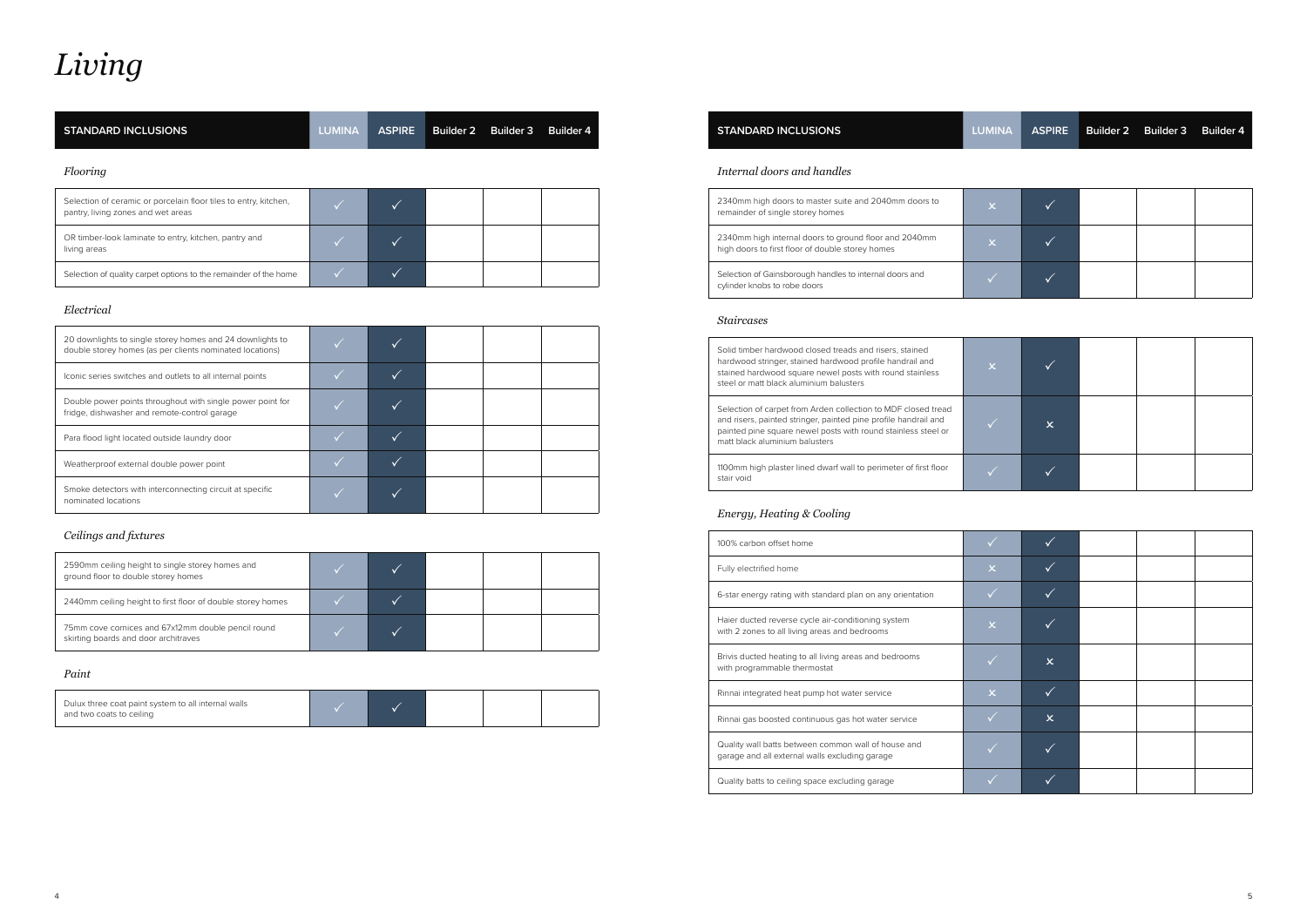| <b>STANDARD INCLUSIONS</b>                                                  | <b>LUMINA</b> | <b>ASPIRE</b>            | <b>Builder 2</b> | <b>Builder 3</b> | <b>Builder 4</b> |
|-----------------------------------------------------------------------------|---------------|--------------------------|------------------|------------------|------------------|
| Vanity                                                                      |               |                          |                  |                  |                  |
| 20mm Caesarstone benchtops to ensuite(s) and bathroom(s)                    |               |                          |                  |                  |                  |
| Polytec matt laminate finish base cabinets to ensuite(s)<br>and bathroom(s) |               | $\overline{\phantom{a}}$ |                  |                  |                  |
| Selection of designer handles and soft close hinges                         |               |                          |                  |                  |                  |

### *Basins and tapware*

| Selection of undermount, semi-inset and above counter<br>basins with pop-up waste | ا×ا |  |  |
|-----------------------------------------------------------------------------------|-----|--|--|
| Semi-inset basins with pop-up waste                                               |     |  |  |
| Selection of Phoenix tapware in chrome or matt black                              |     |  |  |
| Selection of Phoenix tapware in chrome                                            |     |  |  |

#### *Shower*

| Semi-framed 2000mm high shower screen to showers   |  |  |
|----------------------------------------------------|--|--|
| Tiled shower base with smart tile waste to showers |  |  |
| Phoenix shower mixers, shower head and rail        |  |  |

#### *Bath*

| Decina cool freestanding bath (design specific)                         | $\boldsymbol{\mathsf{x}}$ |  |  |
|-------------------------------------------------------------------------|---------------------------|--|--|
| Decina Novara acrylic bath to bathroom or ensuite<br>(design specific)  |                           |  |  |
| Selection of Phoenix bath outlets and mixers in<br>chrome or matt black | $\mathbf x$               |  |  |
| Selection of Phoenix bath outlets in chrome                             |                           |  |  |

### *The details*

| 5.2KW grid connected solar PV system installed to roof<br>with 5KW single phase inverter                         |  |
|------------------------------------------------------------------------------------------------------------------|--|
| 6KW grid connected solar PV system installed to roof<br>and 5KW single phase inverter                            |  |
| COLORBOND custom orb steel sheet roofing including<br>whirly bird (no sarking) OR selection of Monier roof tiles |  |
| Remote control COLORBOND panel lift garage door                                                                  |  |
| COLORBOND fascia, gutter and downpipes                                                                           |  |
| 450mm wide eaves to front facade and to full perimeter<br>of first floor roofline of double storey homes         |  |
| Selection of no charge facades                                                                                   |  |
|                                                                                                                  |  |

| RACV emergency home assist                                                                                       |   |   |  |  |
|------------------------------------------------------------------------------------------------------------------|---|---|--|--|
| Quality accessories including single towel rail to<br>bathroom and ensuite(s) and toilet roll holders to toilets |   |   |  |  |
| Close coupled toilet suites with soft close seat                                                                 |   | x |  |  |
| Wall faced toilet suites with soft close seat                                                                    | v |   |  |  |

| <b>STANDARD INCLUSIONS</b>                                                                                           | <b>LUMINA</b> | <b>ASPIRE</b> | <b>Builder 2</b> | <b>Builder 3</b> | <b>Builder 4</b> |
|----------------------------------------------------------------------------------------------------------------------|---------------|---------------|------------------|------------------|------------------|
| Windows and doors (design and façade specific)                                                                       |               |               |                  |                  |                  |
| Double glazing to windows throughout (excluding corner<br>butt joined windows), single glazing to all external doors |               |               |                  |                  |                  |
| Boutique aluminium awning windows to front façade<br>(façade dependent)                                              |               |               |                  |                  |                  |
| Flyscreens and window locks to all openable windows                                                                  |               |               |                  |                  |                  |
| Gainsborough lever set with double cylinder to front<br>entry door                                                   |               |               |                  |                  |                  |
| Gainsborough keyed lock to rear garage access door<br>and between house and garage access door                       |               |               |                  |                  |                  |
| <b>External cladding</b> (design and façade specific)                                                                |               |               |                  |                  |                  |

| Hebel 75mm powerpanel external cladding with Dulux<br>Acratex 2 coat rendered finish |  |
|--------------------------------------------------------------------------------------|--|
|                                                                                      |  |

Lightweight cladding with Dulux Acratex 2 coat rendered finish to first floor offset walls of double storey homes

#### *Façade, roofing and garage*

#### *Connections* (Based on a lot size of up to 600sqm)

| Engineered designed M class concrete waffle slab |  |  |
|--------------------------------------------------|--|--|
|--------------------------------------------------|--|--|

3 phase underground electrical connection up to 5 metre setback or 12 metres from electrical pit

Single phase underground electrical connection up to 5 metre setback or 12 metres from electrical pit

|                         | $\pmb{\times}$ |  |  |
|-------------------------|----------------|--|--|
| $\overline{\mathsf{x}}$ |                |  |  |
|                         |                |  |  |
|                         |                |  |  |
|                         |                |  |  |
|                         |                |  |  |
|                         |                |  |  |

| $\overline{\mathsf{x}}$ |   |  |  |
|-------------------------|---|--|--|
|                         | × |  |  |

## *Ensuite, Bathroom & Laundry External*